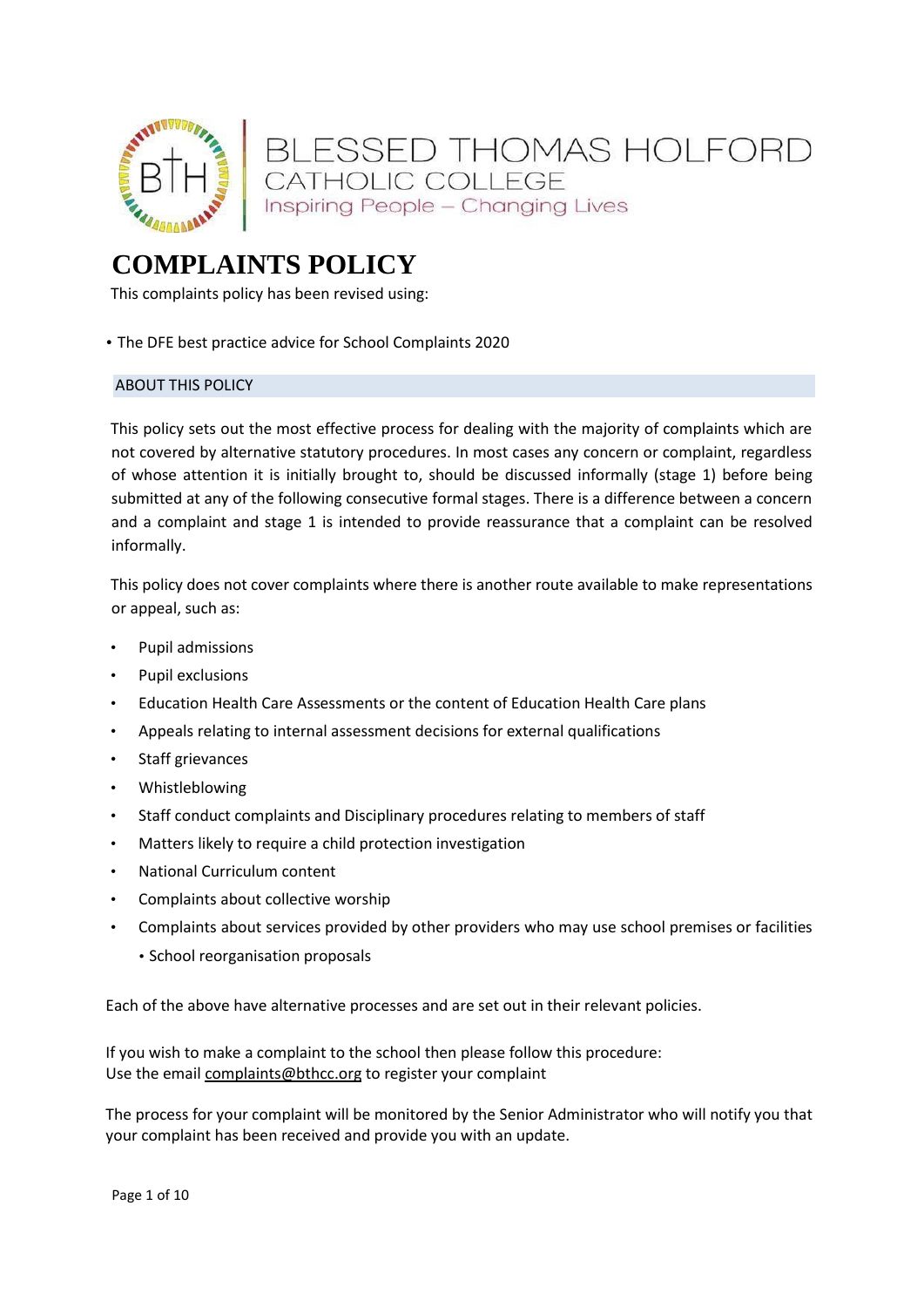Unless you indicate otherwise your complaint will be investigated by the Executive Headteacher or Head of School.

## WHO IS ALLOWED TO COMPLAIN?

This policy may be used by anyone who has a concern or complaint about any aspect of the school. In the main this will mean the parents and carers of the school's pupils but may include parents or carers of children no longer at the school, neighbours of the school, or any other members of the local community. It will also include outside agencies attached to the school.

#### AIMS AND OBJECTIVES OF THE POLICY

This complaints policy aims to:

- Encourage the resolution of problems by informal means wherever possible
- Ensure that concerns are dealt with quickly and within clearly defined time limits
- Provide effective responses
- Maintain good working relationships between all people involved with the school

#### MONITORING COMPLAINTS

At all stages of the complaints procedure, the following information should be recorded:

- The name of the complainant
- The date and time at which complaint was made
- The details of the complaint
- How the complaint is investigated
- Results and conclusions of investigations
- Any action taken
- The complainant's response

Normally a complaint is managed by the person with the best knowledge of the situation and who can provide a speedy resolution of the issue. This may be a Head of Department or Head of House, a member of the senior leadership and the headteacher. When this is the case, this individual will have the responsibility for the operation of the school complaints policy and will be responsible for securing a resolution. Records should be retained.

Blessed Thomas Holford will review and evaluate all complaints to ensure that similar issues are avoided in the future or to see if they could have been managed any more effectively. All records of any complaints will be kept confidential but may be inspected where appropriate by the Secretary of State or any inspection body.

The governing body will review the complaints procedure every year.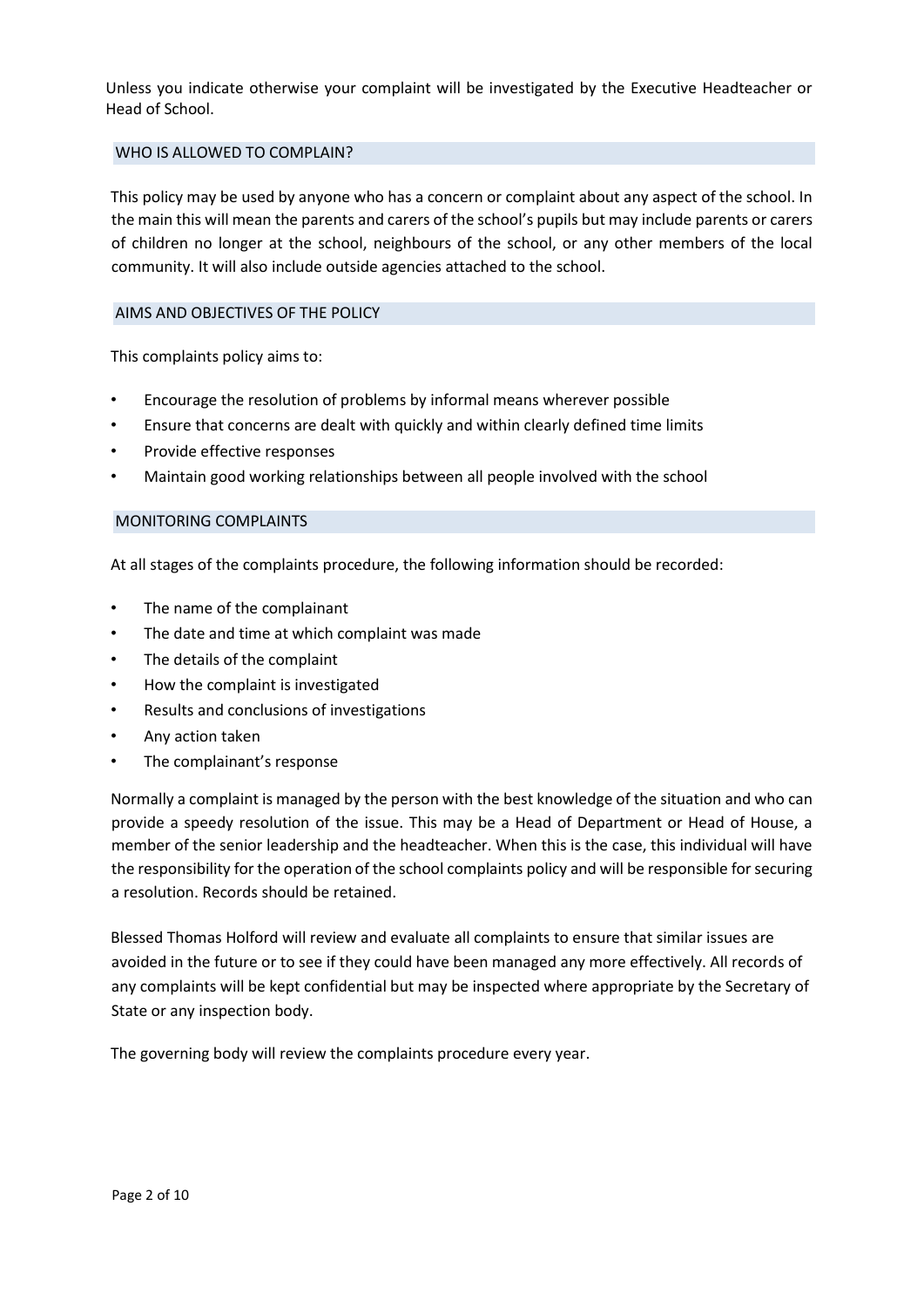#### UPHOLDING OR NOT UPHOLDING COMPLAINTS

At each stage of the complaints procedure, the conclusion will be either:

- 1. That the complaint is upheld (in part or in full) and action is taken. Or
- 2. That the complaint is not upheld and reasons for this are clearly given.

In the first instance, it may be appropriate to offer one or more of the following:

- an apology
- an explanation
- an assurance that the event complained of will not recur
- an undertaking to review school policies in light of the complaint

## PUBLICITY AND COMMUNICATION

This policy will be made available via the School Office and on the website. It may be included within the information given to new parents when their children join the school. All staff and members of the governing body are made aware of the complaints procedure and the various stages involved and will be expected to review this document regularly to be familiar with the process.

#### CONFIDENTIALITY

Confidentiality is vital. All conversations and correspondence will be treated with discretion. Complainants have the right to know what use will be made of personal information and, accordingly, personal information will only be shared between staff on a 'need to know' basis.

#### EQUAL ACCESS, ACCOMPANIMENT AND REPRESENTATION

Appropriate steps will be taken to ensure that any individual can raise their concerns or submit a formal complaint. This includes the right to be accompanied by a friend or relative at discussions and hearings.

If a complaint concerns the Headteacher, the governing body will undertake the investigation and if necessary, involve the diocese and local authority.

The stages of the complaint

#### ANONYMOUS COMPLAINTS

The School will not normally investigate anonymous complaints. However, the headteacher or Chair of Governors, if appropriate, will determine whether the complaint warrants an investigation.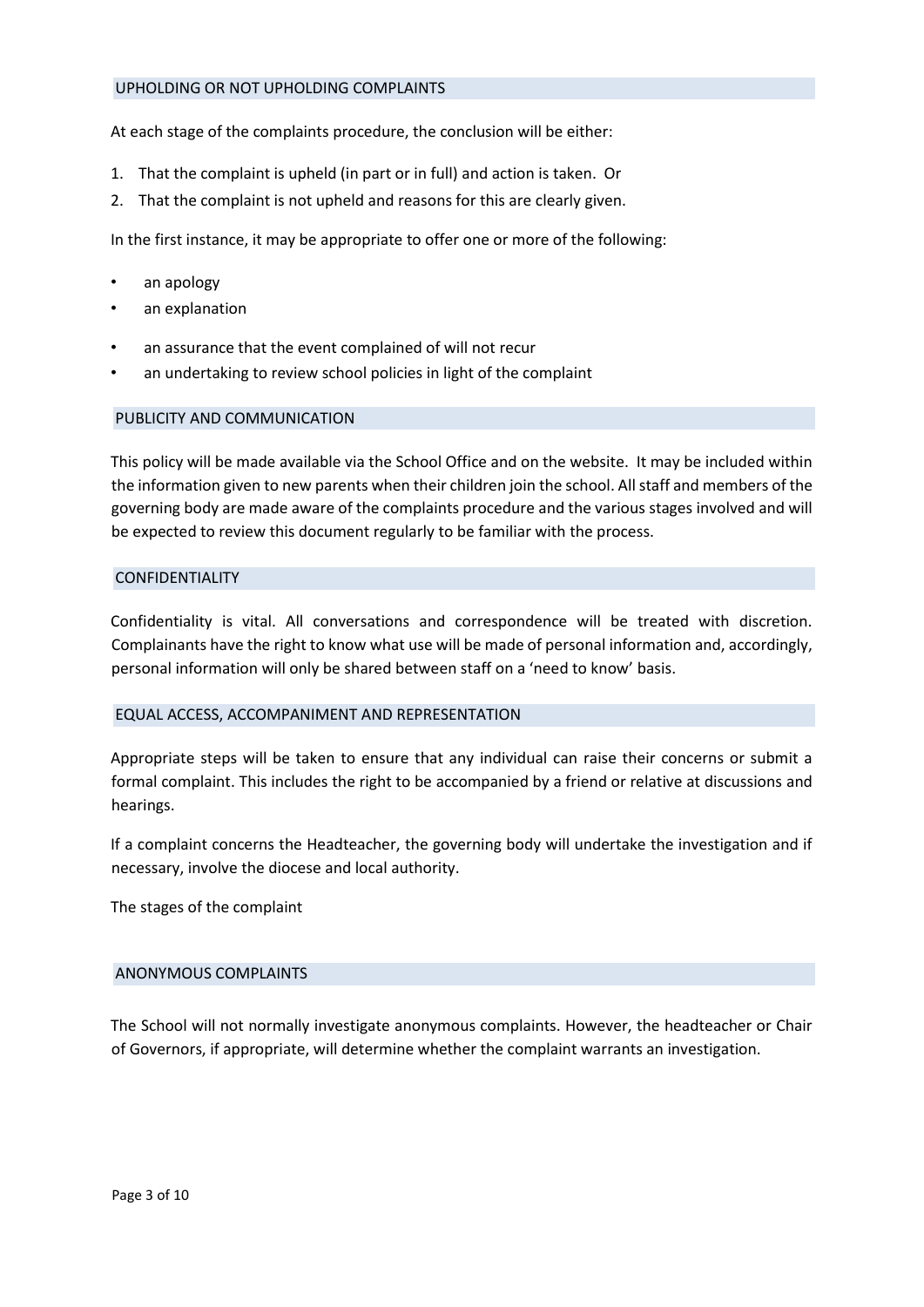#### TIME SCALES

Any complaint must be raised within three months of the incident or, where a series of associated incidents have occurred, within three months of the last of these incidents. We will consider complaints made outside of this time frame if exceptional circumstances apply.

Any complaints received outside of term time are deemed to have been received on the first school day after the holiday period.

If other bodies are investigating aspects of the complaint, for example the police, local authority (LA) safeguarding teams or tribunals, this may impact on our ability to adhere to the timescales within this procedure or result in the procedure being suspended until those public bodies have completed their investigations.

If a complainant commences legal action against the school in relation to their complaint, we will consider whether to suspend the complaints procedure in relation to their complaint until those legal proceedings have concluded.

The complainant will be informed should timescales need to be adjusted for any reason.

## STAGE 1 (INFORMAL): CONCERN HEARD BY STAFF MEMBER

It is in everyone's interest that complaints are resolved at the earliest possible stage. If a concern can be settled by a Head of Department or Head of House then this ensures any issue is dealt with speedily. If there is an issue with your child's progress in a lesson or if there is a behaviour matter in school stage 1 is the best place to deal with it and with the person who knows most about the issue.

So that there is complete clarity about the nature of the complaint at stage 1 it is advisable that this be communicated in writing, and if not, by telephone or face to face. It may be that a member of staff is teaching and therefore it may be necessary to leave a message or to wait until a time when they are free.

Stage 1 is also the point at which a concern received by the Headteacher may be passed to another member of staff to deal with and this will be communicated to the parent. This process should take no longer than 7 school days. [Further detail should be included eg if this will involve an informal meeting whether in person or telephone or video conference to discuss any concerns further]

**If your complaint is about a member of staff**, you should first raise this with the headteacher either in person or in writing (marking it private and confidential), and a meeting can be arranged with the headteacher to discuss the issue at hand.

**If your complaint is about the headteacher,** you should raise your concern in writing with the chair of governors.

If your complaint is about a governor, you should raise your concern in writing with the clerk to the governing body who can be contacted at julie.lawson@trustgs.co.uk

Complainants should not approach individual governors to raise concerns or complaints. They have no power to act on an individual basis and it may also prevent them from considering complaints at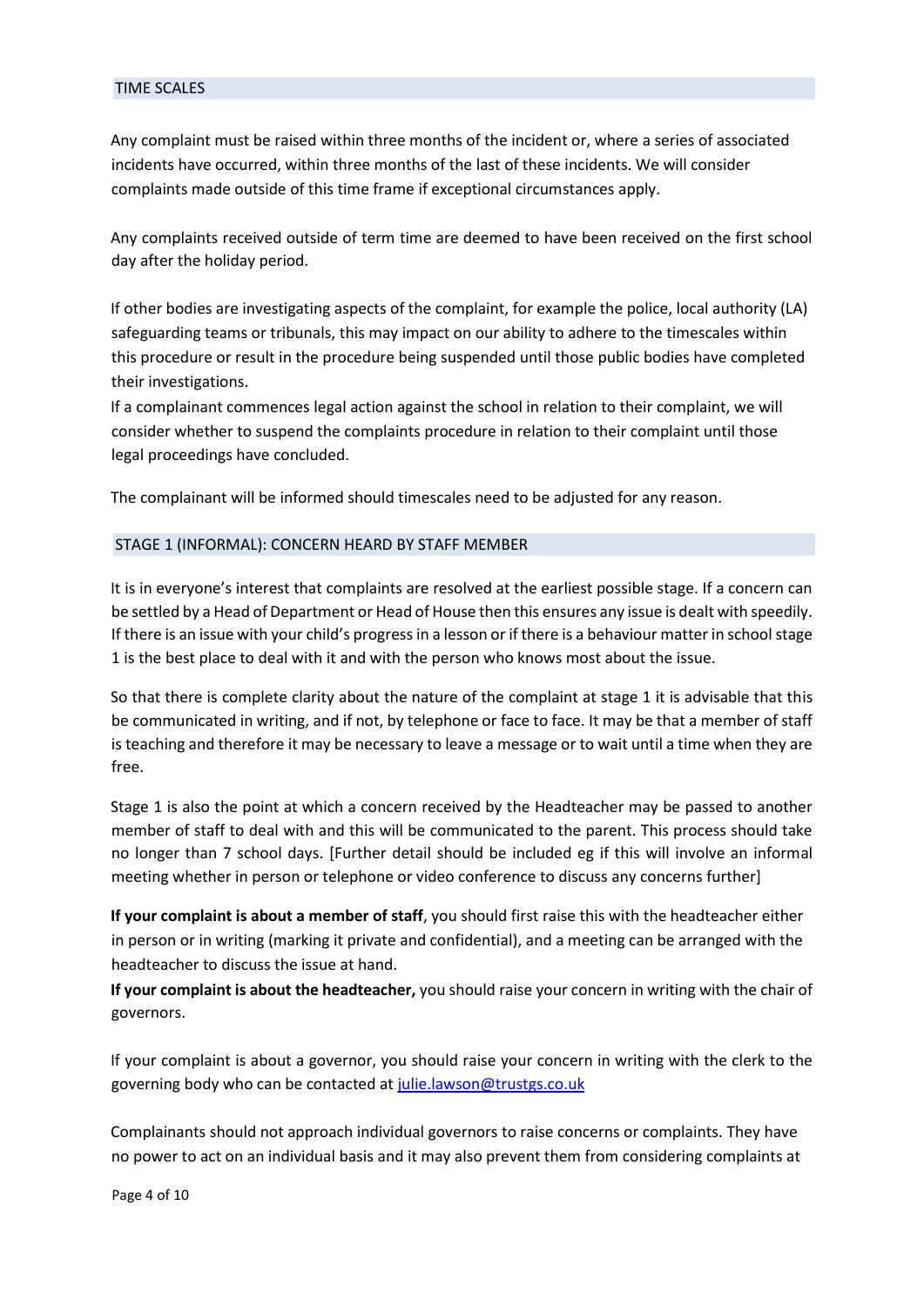Stage 3 of the procedure. If a complaint is made to a governor, they will refer complaints back to the appropriate member of staff.

All staff will attempt to ensure your concerns are dealt with appropriately and efficiently. However, where the concern cannot be addressed to the satisfaction of a complainant or an agreement cannot be reached, the complaint can be progressed by the complainant to the formal stage (Stage 2) by writing to the headteacher making a formal complaint.

# STAGE 2 (FORMAL): COMPLAINT HEARD BY HEADTEACHER

Any formal complaint received will be passed to the Head of School or Executive Headteacher who will review all the information received under stage 1 and talk to the complainant about why he/she is dissatisfied. The complainant should set out enough detail to enable the senior leader to investigate, and what the complainant feels would resolve the complaint. The senior leader will consider the evidence and decide the outcome.

The senior leader will acknowledge your complaint within 3 school days and will outline the procedure and a target date for providing a written response to the complaint which will normally be within 10 school days of receipt. If the Headteacher deals with the complaint at stage 2 he may delegate the task of collecting the information to another staff member but not the decision on the action to be taken.

The headteacher may arrange a meeting with the complainant to discuss the issue, possible solutions, or to explain what has or will happen because of the complaint. The headteacher will keep a record of all interactions with the complainant and other staff, meetings and decisions made about the complaint.

The headteacher will respond to the complainant in writing outlining their response to the concern, and any action that has or will be taken. If they have decided not to take any further action on the issue, they will explain what they have decided, how they have reached this decision, and will outline the complainants right to take the matter further and the steps to be taken.

Any formal complaint about the headteacher or governor should be raised with the Chair of Governors who will determine the appropriate process. Where the Chair of Governors has appointed someone to investigate at Stage 1, the matter may be processed to Stage 3 without a further investigation at Stage 2.

## STAGE 3 (FORMAL): COMPLAINT HEARD BY COMPLAINTS APPEAL PANEL OF GOVERNORS

If the complainant remains dissatisfied with the outcome of the investigation by the Headteacher, under Stage 2, the complainant should write to the Chair of Governors to request that their complaint is considered further by a panel of Governors within 10 school days of receiving the outcome of their complaint at Stage 2.

If the complaint is regarding the Headteacher or a Governor, it will be investigated by the Chair of Governors who may conduct the investigation him/herself, delegate it to another Governor or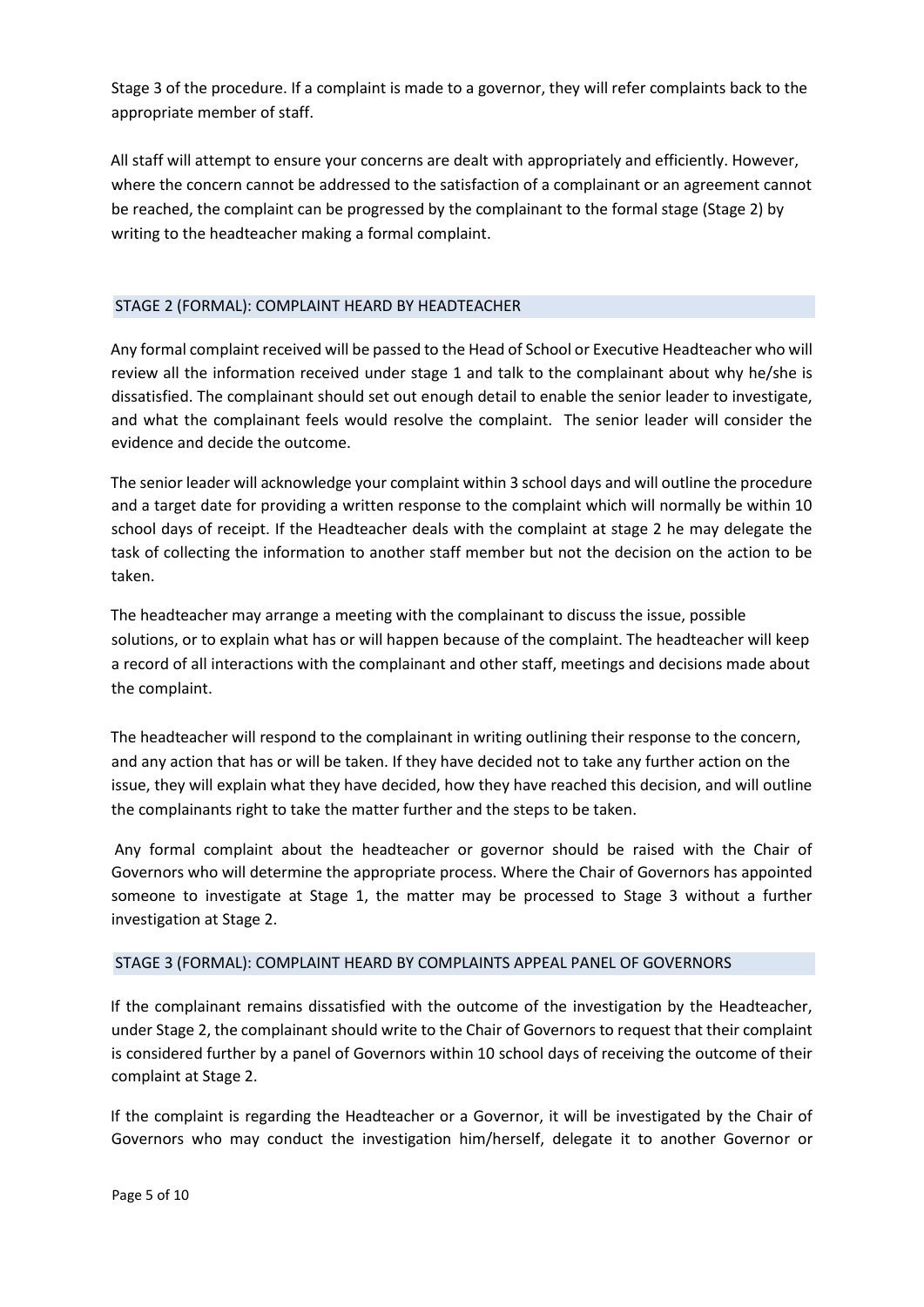commission an independent investigation. The Chair should seek advice from the Clerk to Governors and if necessary, HR and Legal Advisors. This process should take no longer than 10 school days.

Any complainant also has the right to have their case heard by a Complaints Appeal Panel, comprising of at least 3 members of the Governing body. This will normally be heard within 15 school days of the request being lodged and to also allow for a panel to be constituted and information to be shared.

Stage 3 will be conducted using an independent clerk.

The Clerk will convene a complaints appeal panel on a mutually agreed convenient date within the timescale. If despite best efforts it is not possible to agree a time and date mutually convenient date and time for a hearing within a reasonable timeframe, the clerk may determine that the hearing proceeds on written submissions from the complainant and the school.

The governors' appeal hearing is the last school-based stage of the complaints process and is not convened merely to rubber-stamp previous decisions. Individual complaints would not be heard by the whole governing body at any stage, as this could compromise the impartiality of any panel set up for a disciplinary hearing against a member of staff following a serious complaint.

The Complaints Appeal Panel will be constituted by Governors subject to availability and impartiality. The Panel will have delegated powers to hear complaints, set out its terms of reference and procedures, hear individual appeals, make recommendations on policy as a result of complaints. The panel can be drawn from the nominated members and may consist of three or five people. The panel may choose their own Chair.

The complainant is entitled to attend the Panel hearing and to be accompanied and should notify the clerk in advance if they will be bringing anyone else in advance. Generally, we do not encourage either party to bring legal representatives to the committee meeting. However, there may be occasions when legal representation is appropriate. For instance, if a school employee is called as a witness in a complaint meeting, they may wish to be supported by union and/or legal representation.

The hearing will take place in private and representatives from the media are not permitted to attend.

## **THE REMIT OF THE COMPLAINTS APPEAL PANEL**

No Panel member will have any former knowledge or involvement in the matter that is being dealt with at that time. All Panel members will be familiar with the complaints policy.

The Panel will not review any new complaints at this stage or consider evidence unrelated to the initial complaint. New complaints must be dealt with at Stage 1 of the procedure.

The panel can:

- dismiss the complaint in whole or in part;
- uphold the complaint in whole or in part;
- decide on the appropriate action to be taken to resolve the complaint;
- recommend changes to the school's systems or procedures to ensure that problems of a similar nature do not recur.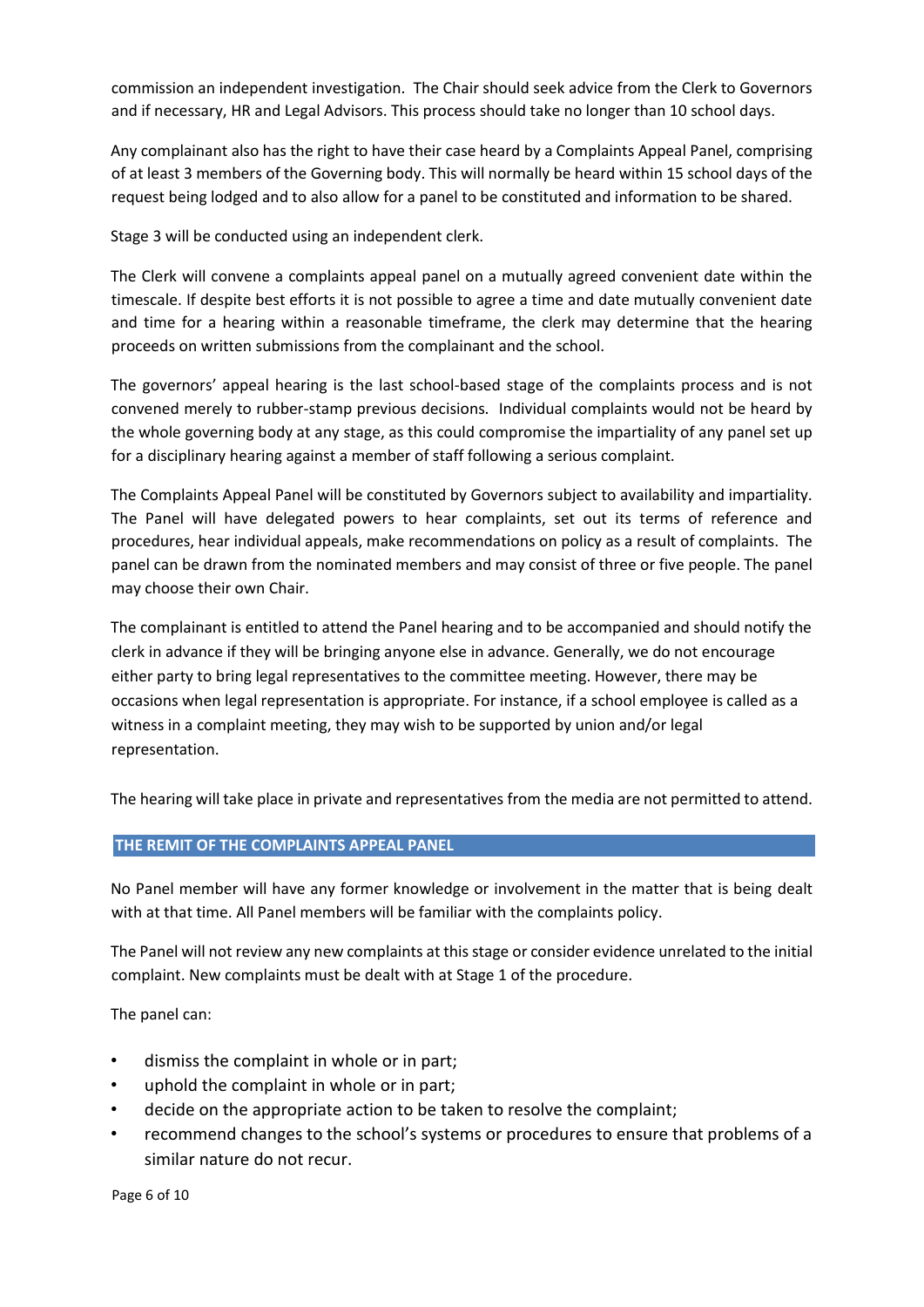#### **THE ROLE OF THE CLERK**

The department strongly recommends that any panel or group of governors considering complaints be clerked. The clerk would be the contact point for the complainant and be required to:

- set the date, time and venue of the hearing, ensuring that the dates are convenient to all parties and that the venue and proceedings are accessible
- collate any written material and send it to all parties in advance of the hearing (recommended at least five school days in advance)
- meet and welcome the parties as they arrive at the hearing
- record the proceedings by taking discursive minutes. Electronic recordings of the hearing will not normally be permitted and, in any event, would require the consent of all those present.
- notify all parties of the panel's decision within 15 days of the appeal hearing

The Clerk should share copies of the panel meeting minutes with all parties involved in the panel hearing, providing a reasonable opportunity for the minutes to be agreed or challenged.

# **THE ROLE OF THE CHAIR OF THE PANEL**

The Chair of the Panel has a key role, ensuring that:

- the remit of the panel is explained to the parties and each party has the opportunity of putting their case without undue interruption
- the issues are addressed
- key findings of fact are made
- parents and others who may not be used to speaking at such a hearing are put at ease
- the hearing is conducted in an informal manner with each party treating the other with respect and courtesy
- the panel is open minded and acting independently
- no member of the panel has a vested interest in the outcome of the proceedings or any involvement in an earlier stage of the procedure
- each side is given the opportunity to state their case and ask questions
- written material is seen by all parties. If a new issue arises it would be useful to give all parties the opportunity to consider and comment on it.

## **NOTIFICATION OF THE PANEL'S DECISION**

The Chair of the Panel needs to ensure that the complainant is notified of the panel's decision, in writing, with the panel's response (including the reasons for the decision); this is usually within 15 school days.

The panel's decision is final. If the complainant believes the school did not handle their complaint in accordance with the published complaints procedure or the school has acted unlawfully or unreasonably in the exercise of their duties under education law, the complainant can contact the Department for Education after they have completed Stage 3.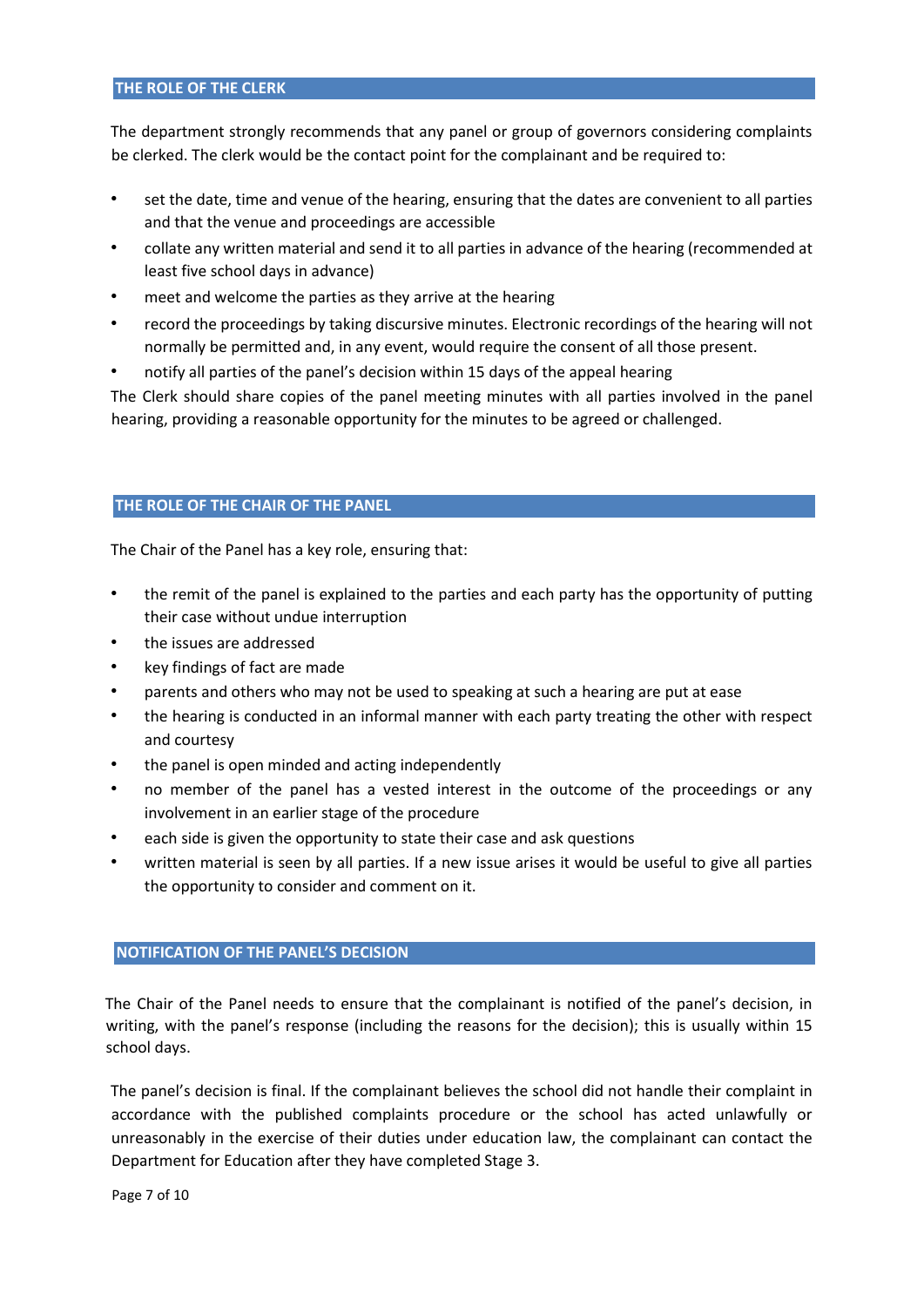The Department for Education will not normally reinvestigate the substance of complaints or overturn any decisions made by the Governing body. They will consider whether the school has adhered to education legislation and any statutory policies connected with the complaint.

The complainant can refer their complaint to the Department for Education online at: [www.education.gov.uk/contactus,](http://www.education.gov.uk/contactus) by telephone on: 0370 000 2288 or by writing to: Department for Education Piccadilly Gate Store Street Manchester M1 2WD.

# UNREASONABLY PERSISTENT, HARASSING OR ABUSIVE COMPLAINANTS

The Headteacher and governing body are fully committed to the improvement of our school. We welcome feedback from parents and will always try to resolve any concerns as quickly as possible. There is a procedure for parents to use if they wish to make a formal complaint. Whilst is hoped that the above processes will address any concerns or complaints raised, it is recognised that there may be rare occasions when a complainant continues to be dissatisfied with the school and outcomes of the complaint's procedure.

This may sometimes, lead to parents or carers continuing to pursue complaints which have already been dealt with or in treating staff and others in a way that is unacceptable. We will not accept threatening or abusive behaviour towards any member of staff. This includes denigrating language and harassment of staff.

# **What do we mean by 'an unreasonably persistent complainant'?**

An unreasonably persistent complainant may be anyone who engages in unreasonable behaviour when making a complaint. This will include persons who pursue complaints in an unreasonable manner. Unreasonable behaviour may include:

- Actions which are out of proportion to the nature of the complaint, or persistent even when the complaints procedure has been exhausted
- Using abusive or threatening language or making complaints in public or via social media
- Complaints deliberately targeted at one or more members of school staff in an attempt to embarrass or denigrate them.

## WHAT DOES THE SCHOOL EXPECT OF ANY PERSON WISHING TO RAISE A CONCERN?

The school expects anyone who wishes to raise concerns with the school to:

- treat all members of the school community with courtesy and respect
- respect the needs of pupils and staff within the school
- avoid threatening or abusive behaviour
- recognise the pressures staff work under and understand not all complaints can be dealt with immediately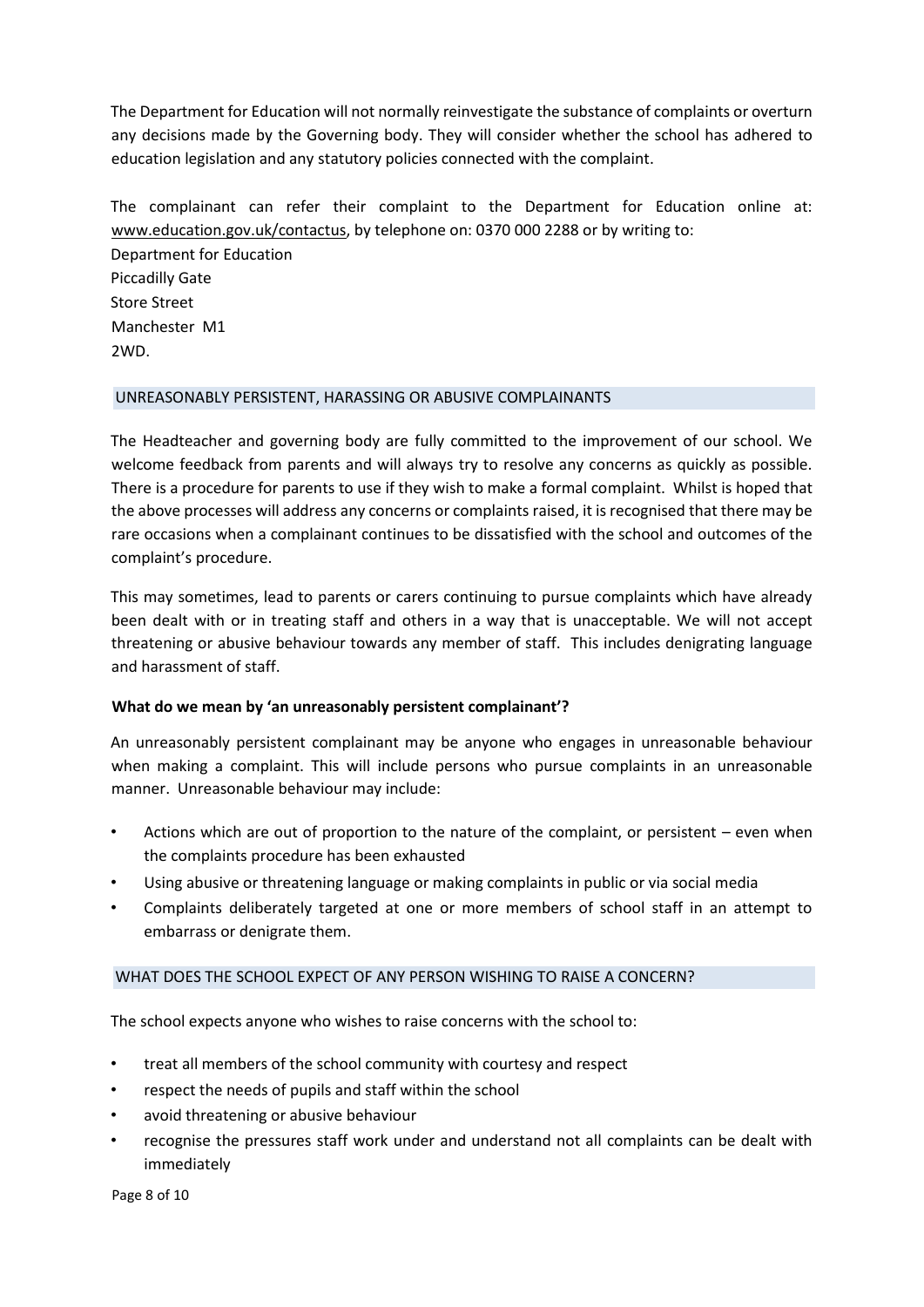follow the school's complaints procedure.

# VEXATIOUS COMPLAINTS

A complaint may be considered vexatious where:

- it is obsessive, persistent, harassing, prolific, repetitious
- insists upon pursuing unmeritorious complaints and/or unrealistic outcomes beyond all reason
- insists upon pursuing meritorious complaints in an unreasonable manner
- it is designed to cause disruption or annoyance
- demands redress which lacks any serious purpose or value

The Headteacher or Chair of Governors can write to a complainant and refuse to consider their complaint if he or she feels that there are insufficient grounds to do so, if the complaint has already been considered at this stage or if it has been closed.

## UNREASONABLY PERSISTENT COMPLAINTS OR HARASSMENT

In cases of unreasonably persistent complaints (e.g. where a complainant attempts to re-open an issue which has already been dealt with under the complaints procedure) or harassment (e.g. where staff members are being specifically targeted by the complainant), the school may take some or all of the following steps:

• inform the complainant that the matter has already been dealt with and that either that stage of the policy has been exhausted or that the complaints procedure has been exhausted and the matter is considered closed. Where further correspondence is received on the same matter, this may be considered vexatious and the school will be under no obligation to respond to that correspondence.

The normal circumstance in which the school will not respond is if:

- the school has taken every reasonable step to address the complainant's needs, and the school's position has been clearly set out in writing together with the complainant's options
- the complainant is contacting the school repeatedly but making substantially the same points each time
- the complainant refuses to follow the complaints procedures
- the school reasonably believes the aim of the contact is to cause disruption or inconvenience
- that the complainant acts or communicates in an inappropriate way towards school staff.

Where the school determines this course of action, they will inform the Complainant in writing. However, the School will act reasonably where any new complaints are raised and enable the complainant to proceed through the complaints procedure as appropriate in respect of the same.

- inform the complainant informally that his/her behaviour is now considered by the school to be unreasonable or unacceptable, and request a changed approach
- inform the complainant that, except in emergencies, the school will respond only to written communication